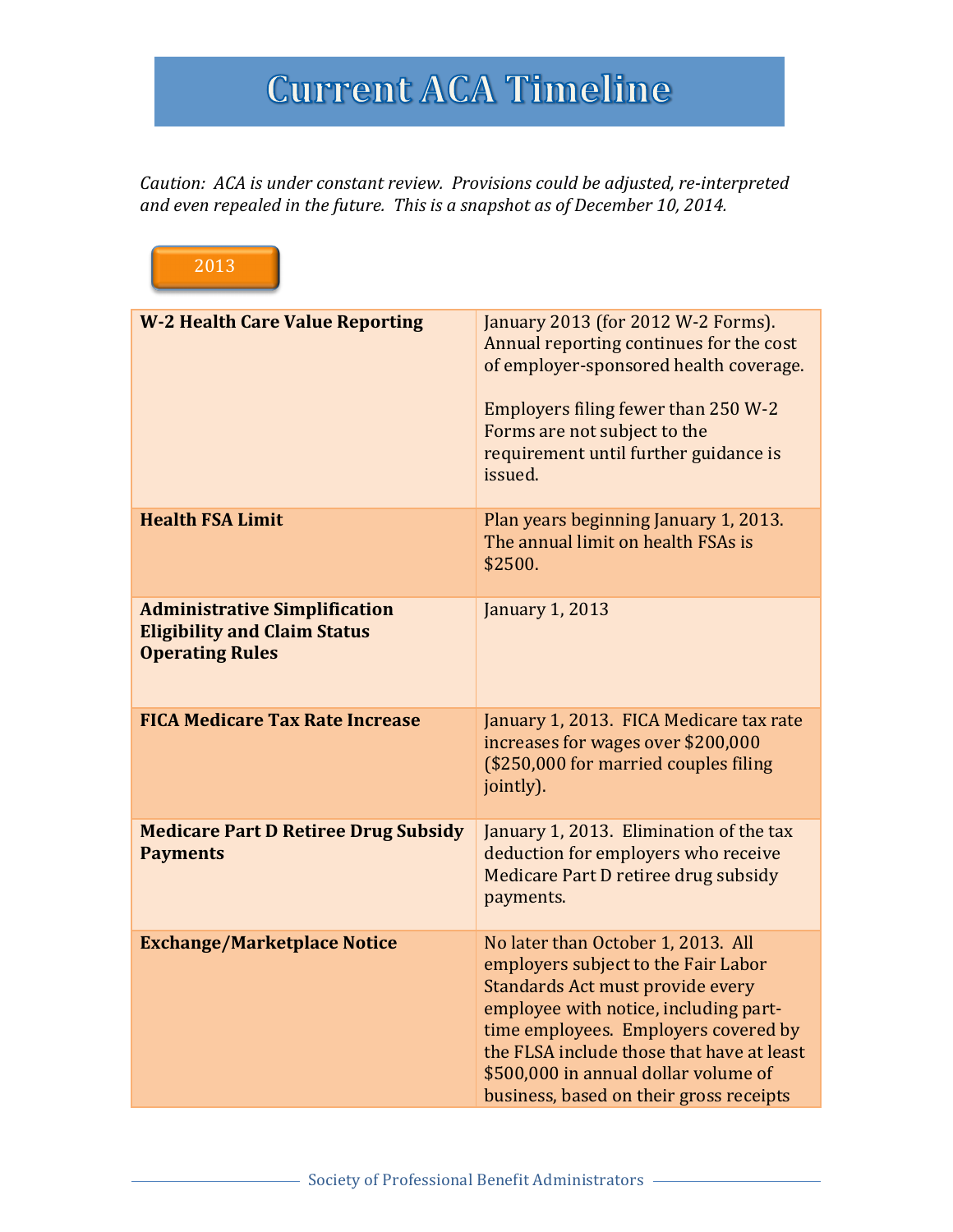|                                                                                    | from sales over a 12-month period. The<br>FLSA also covers hospitals, schools,<br>institutions of higher education and<br>federal, state and local government<br>agencies. No penalty for failure to send. |
|------------------------------------------------------------------------------------|------------------------------------------------------------------------------------------------------------------------------------------------------------------------------------------------------------|
| <b>Patient-Centered Outcomes Research</b><br><b>Institute (PCORI) Fee on Plans</b> | First fee due July 31, 2013. The fees are<br>effective for each plan year ending on or<br>after October 1, 2012 and before October<br>1, 2019.                                                             |

## 2014

| <b>No Annual Dollar</b><br><b>Limits on Essential</b><br><b>Health Benefits</b>                    | Plan years beginning on or after January 1, 2014. Mini-med<br>waivers will expire on plan years beginning on or after<br>January 1, 2014.                                                                                                                                                                                                                                                                                                                                                                                                                                                                                                                                                                                    |
|----------------------------------------------------------------------------------------------------|------------------------------------------------------------------------------------------------------------------------------------------------------------------------------------------------------------------------------------------------------------------------------------------------------------------------------------------------------------------------------------------------------------------------------------------------------------------------------------------------------------------------------------------------------------------------------------------------------------------------------------------------------------------------------------------------------------------------------|
| <b>No Preexisting</b><br><b>Condition</b><br><b>Exclusions</b>                                     | Plan years beginning on or after January 1, 2014.                                                                                                                                                                                                                                                                                                                                                                                                                                                                                                                                                                                                                                                                            |
| <b>90-Day Limitation</b><br>on Waiting Periods                                                     | Plan years beginning on or after January 1, 2014.                                                                                                                                                                                                                                                                                                                                                                                                                                                                                                                                                                                                                                                                            |
| <b>Tax on Plans to Fund</b><br>(Temporary)<br><b>Transitional</b><br><b>Reinsurance</b><br>Program | <b>Transitional Reinsurance Contributions</b><br>The Department of Health and Human Services<br>released a Final Rule on March 5, 2014 addressing<br>the Transitional Reinsurance Program fees payable<br>in the benefit years 2014-16.<br>The Affordable Care Act (ACA) requires self-funded<br>$\bullet$<br>group health plans to pay a temporary per capita<br>transitional reinsurance fee from 2014-2016. The<br>fee is \$63 for 2014 and \$44 for 2015 per covered<br>life.<br><b>Schedule Payments for Reinsurance Contributions:</b><br>Contributing entities must also schedule payments for<br>calculated reinsurance contributions. There<br>are<br>two<br>separate deadlines for submitting portions of the full |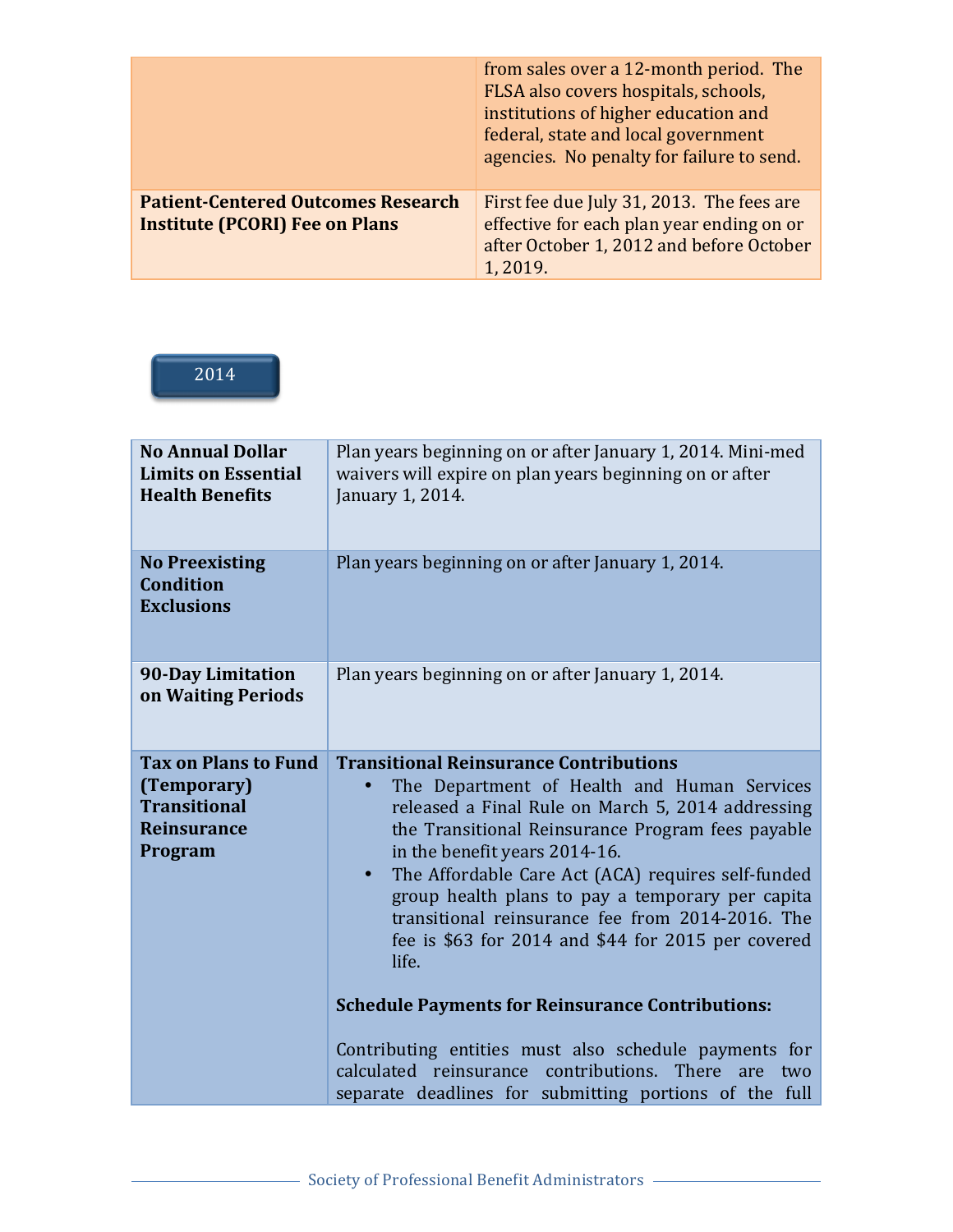annual reinsurance contribution amount:

- First collection deadline is January 15, 2015
- Second collection deadline is Nov. 15, 2015
- An entity that chooses to make a combined collection, must submit the contribution on January 15, 2015.

**The Transitional Reinsurance Program Annual Enrollment and Contributions Submission Form on Pay.gov requires the following:** 

- Basic company and contact information
- Annual enrollment count
- Upload supporting documentation (specific information on the annual enrollment count for each contributing entity represented on the form)
- Payment information and payment date

## **Once Enrolled: Payment Is Initiated:**

- Once the payee has enrolled into the account and uploaded the count, the payment form will autocalculate the contribution amount.
- An Automated Clearing House (ACH) process via Pay.gov is the only vehicle being accepted for reinsurance contributions payment for the 2014 benefit year.
- Note that HHS does not regulate who may submit the reinsurance contribution on behalf of the contributing entity.
- The responsibility to make reinsurance contributions lies with the contributing entity, and the decision to delegate the function of submitting the reinsurance contribution is with the contributing entity.
- A TPA or ASO contractor may perform this function if requested. A TPA's or ASO contractor's obligation to do so would be a function of the arrangement between the TPA or ASO contractor and the contributing entity and applicable state law.

## **Penalites?**

Payment of the reinsurance contribution payment is considered to be a debt owed to the Federal government. Therefore, pursuant to  $45$  CFR 156.1215(c), any amount owed by an issuer and its affiliates for reinsurance is a determination of a debt and will be subject to the Federal debt collection rules. Additionally, reinsurance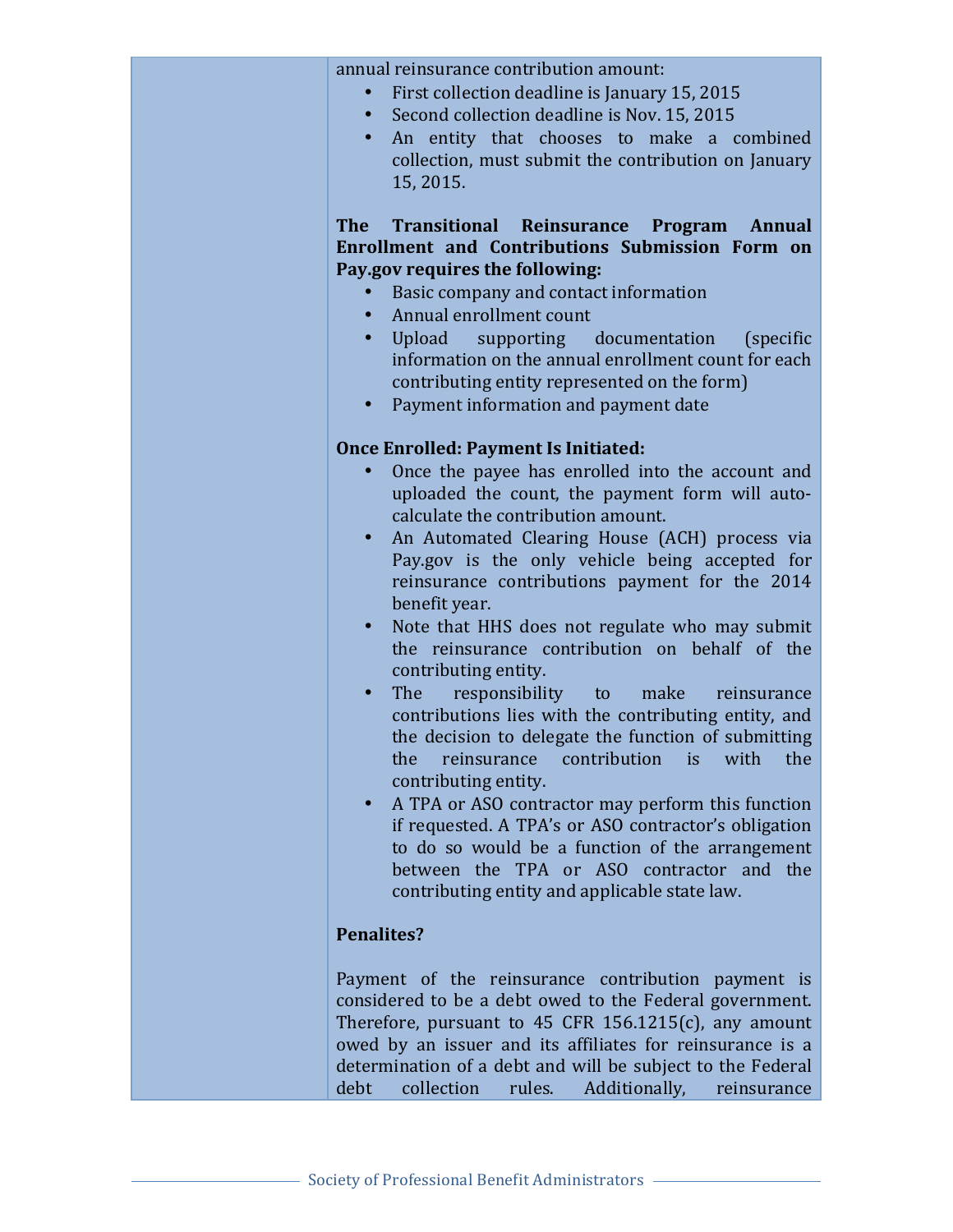|                                        | contributions are considered Federal funds that would be<br>subject to the False Claims Act.                                                                                                                                                                                                                                                                                                                                                                                                                                                |
|----------------------------------------|---------------------------------------------------------------------------------------------------------------------------------------------------------------------------------------------------------------------------------------------------------------------------------------------------------------------------------------------------------------------------------------------------------------------------------------------------------------------------------------------------------------------------------------------|
|                                        | <b>Important Key Deadlines for the 2014 Benefit Year</b><br>Submit Annual Enrollment Count --No later than<br>November 15, 2014<br>Remit First Contribution Amount-No later than<br>January 15, 2015 in the amount of \$52.50 per<br>covered life<br>Remit Second Contribution Amount-No later than<br>$\bullet$<br>the Fourth Quarter of 2015 in the amount of \$10.50<br>per covered life.<br>Total remitted for covered life \$63.00                                                                                                     |
|                                        | For 2015, the proposed fee amount is \$3.67 per person per<br>month or \$44 annually per person.                                                                                                                                                                                                                                                                                                                                                                                                                                            |
|                                        | The fee generally applies to all "health insurance coverage"<br>and self-funded "group health plans" including FEHB plans<br>and state and local governmental plans<br>However, the following are excepted:                                                                                                                                                                                                                                                                                                                                 |
|                                        | HIPAA-excepted coverage<br>$\bullet$ .<br>In the case of health insurance, coverage that is not<br>$\bullet$<br>considered to be part of the issuer's "commercial<br>book of business"                                                                                                                                                                                                                                                                                                                                                      |
|                                        | In the case of health insurance, coverage that is not<br>$\bullet$<br>issued on a form filed and approved with a state<br>insurance department<br>Self-funded group health plans or health insurance<br>$\bullet$<br>that do not provide major medical benefits<br>Proposed exception for 2015 and 2016 (NOT 2014):<br>Self-insured, self-administered plans. Note: MOST                                                                                                                                                                    |
|                                        | self-insured plans would NOT qualify for the<br>exception.                                                                                                                                                                                                                                                                                                                                                                                                                                                                                  |
|                                        | For additional information, go to https://www.regtap.info                                                                                                                                                                                                                                                                                                                                                                                                                                                                                   |
| <b>Exchange/Marketpl</b><br>ace Notice | The ACA requires that employers must provide each<br>employee a written notice at the time of hiring that explains<br>their rights to enroll in the Exchange/<br>Marketplace. DOL Technical Release 2013/02 requires<br>employers to provide a notice of coverage options to each<br>employee regardless of plan enrollment status or part-time<br>or full-time status. The written notice must be provided by<br>employers at the time of hiring and it must be provided free<br>of charge. The written notice must inform the employee of |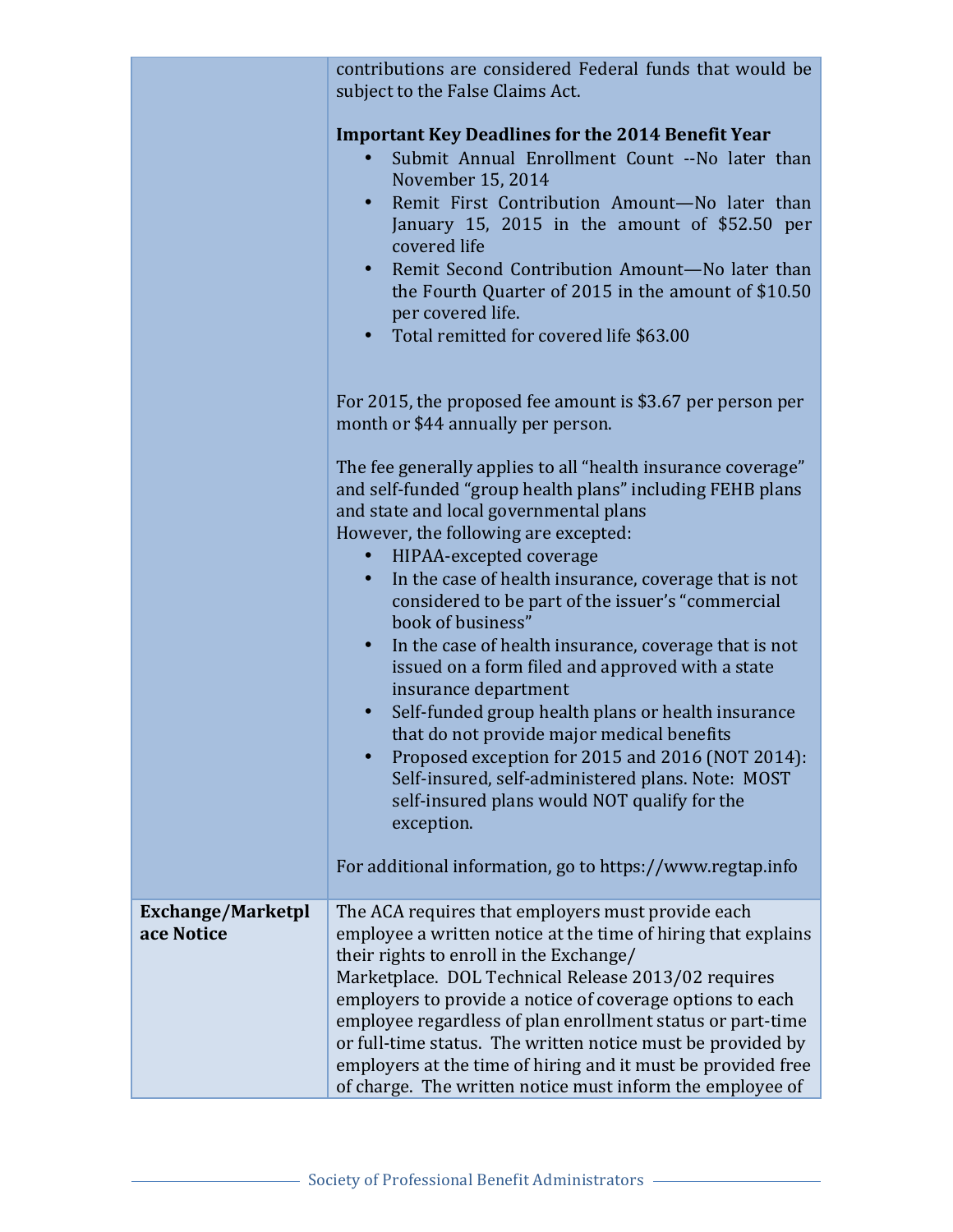|                     | the existence of the Exchange/Marketplace including a          |
|---------------------|----------------------------------------------------------------|
|                     | description of the services provided by the                    |
|                     | Exchange/Marketplace, and the manner in which the              |
|                     | employee may contact the Exchange/Marketplace to               |
|                     | request assistance. The newly released Model COBRA             |
|                     | Notice is to be used by employers to inform Qualified          |
|                     |                                                                |
|                     | Beneficiaries about options that they have in the              |
|                     | Exchange/Marketplace. No penalty for failure to send.          |
| Exchanges/          | <b>Health Insurance Exchanges (Marketplace)</b>                |
| <b>Marketplaces</b> | The ACA created state-based American Health Insurance          |
|                     | Marketplace and Small Business Health Options Program          |
|                     | (SHOP) Exchanges, administered by a governmental agency        |
|                     | or non-profit organization, through which individuals and      |
|                     | small businesses with up to 100 employees can purchase         |
|                     | qualified coverage. Marketplaces will have a single form for   |
|                     | applying for health programs, including coverage through       |
|                     | the Marketplace and Medicaid and CHIP programs.                |
|                     | Before Nov. 15, 2014, individuals can enroll in a              |
|                     | Marketplace health plan only if they qualify for a             |
|                     | Special Enrollment Period. Any plan enrolled in                |
|                     | before Nov. 15, 2014 ends on December 31, 2014.                |
|                     |                                                                |
|                     | Individuals can apply for new coverage, Medicaid               |
|                     | and/or CHIP for coverage ending in 2014.                       |
|                     | Important dates and deadlines:                                 |
|                     | November 15, 2014: Open enrollment starts.                     |
|                     | December 15, 2014: the last date to enroll for<br>$\bullet$    |
|                     | coverage that starts Jan. 1, 2015.                             |
|                     | December 31, 2015: Date when all 2014<br>$\bullet$             |
|                     | Marketplace coverage ends, no matter when                      |
|                     | enrolled.                                                      |
|                     | January 1, 2015: The date 2015 coverage can begin              |
|                     | if individuals apply by December 15, 2014 or if the            |
|                     | participant accepts automatic enrollment in the                |
|                     | 2014 plan or a similar plan.                                   |
|                     | February 15, 2015: The last day to enroll in 2015<br>$\bullet$ |
|                     | coverage. If the individual misses the deadline, they          |
|                     | cannot sign up for a health plan inside or outside the         |
|                     | Marketplace for the rest of 2015. The only exception           |
|                     |                                                                |
|                     | is if the individual qualifies for a Special Enrollment        |
|                     | Period. Note: There is no limited enrollment period            |
|                     | for Medicaid or the Children's Health Insurance                |
|                     | Program (CHIP), individuals can apply at any time.             |
|                     | Also, there is no limited enrollment period for small          |
|                     | businesses to enroll in SHOP coverage for their                |
|                     | employees, they can apply at any time.                         |
|                     | On May 16, 2012, HHS issued guidance for<br>$\bullet$          |
|                     | Federally-facilitated Exchanges (FFE), which will be           |
|                     | run by HHS in states that have not established an              |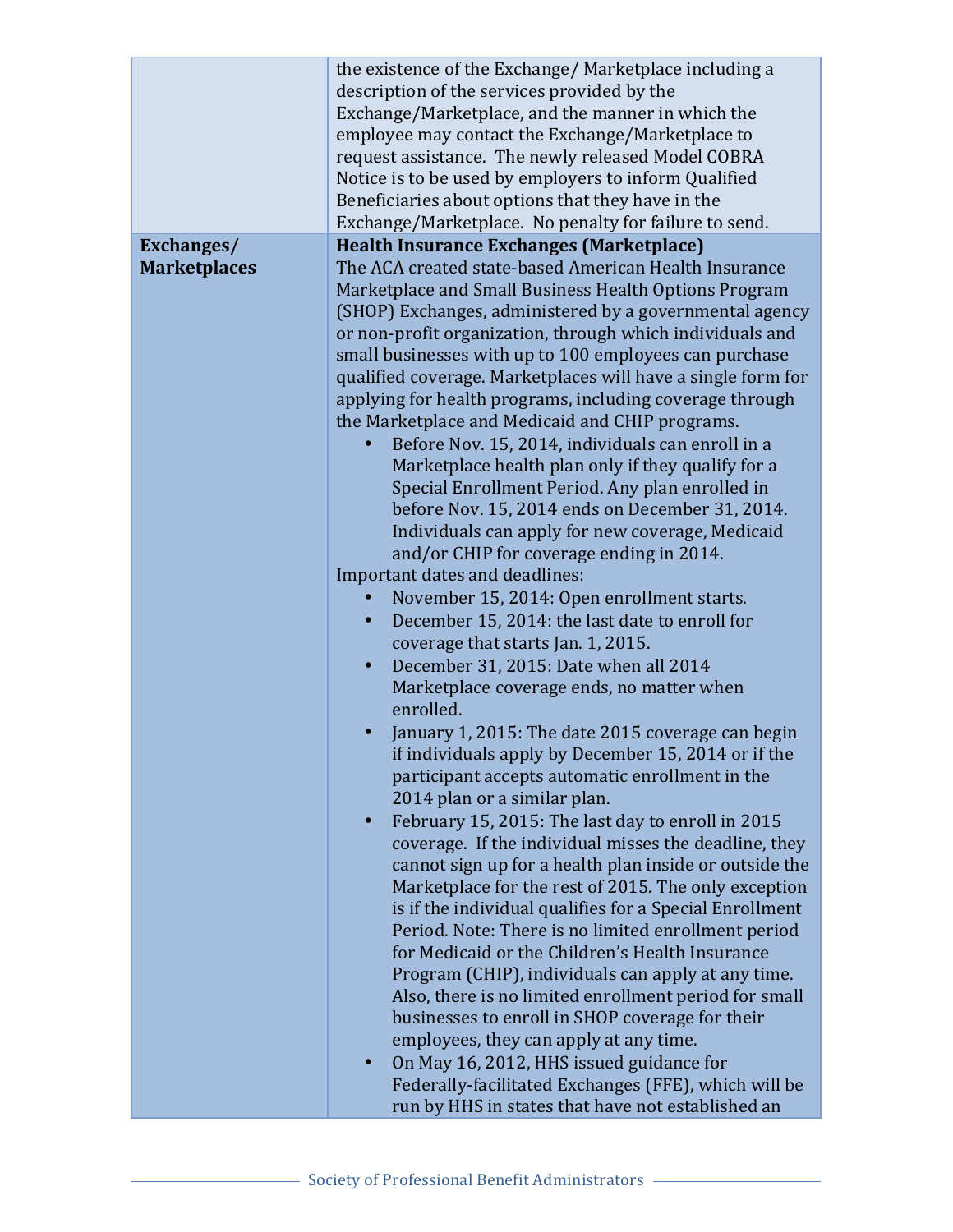|                                                                   | exchange or have selected to run a Partnership<br>exchange.<br>On May 10, 2013, HHS announced new flexibility to<br>$\bullet$<br>allow states to run the SHOP-only Marketplace.<br>States choosing this option would run the SHOP<br>Marketplace while the federal government would<br>run the individual exchange. The SHOP Marketplace<br>is open to employers with 50 or fewer full-time<br>equivalent employees.                                                                                                                                                                                                                                                                                                                                                                                                                                                                                                                                                                                                                                                                                                                                                                                                                                                                                                                                                                                                                                                                                                                                                                                                                                                                                                                     |
|-------------------------------------------------------------------|------------------------------------------------------------------------------------------------------------------------------------------------------------------------------------------------------------------------------------------------------------------------------------------------------------------------------------------------------------------------------------------------------------------------------------------------------------------------------------------------------------------------------------------------------------------------------------------------------------------------------------------------------------------------------------------------------------------------------------------------------------------------------------------------------------------------------------------------------------------------------------------------------------------------------------------------------------------------------------------------------------------------------------------------------------------------------------------------------------------------------------------------------------------------------------------------------------------------------------------------------------------------------------------------------------------------------------------------------------------------------------------------------------------------------------------------------------------------------------------------------------------------------------------------------------------------------------------------------------------------------------------------------------------------------------------------------------------------------------------|
| <b>Advance Premium</b><br><b>Assistance Tax</b><br><b>Credits</b> | January 1, 2014. Advance premium assistance tax credits<br>and cost-sharing subsidies become available for those<br>eligible through the Exchanges.                                                                                                                                                                                                                                                                                                                                                                                                                                                                                                                                                                                                                                                                                                                                                                                                                                                                                                                                                                                                                                                                                                                                                                                                                                                                                                                                                                                                                                                                                                                                                                                      |
| <b>Coverage of Clinical</b><br><b>Trials</b>                      | As of Jan. 1, 2014, the Affordable Care Act (ACA)<br>required all self-funded and fully insured, non-<br>grandfathered health plans to provide benefit<br>coverage for patients taking part in approved<br>clinical trials.<br>The law requires coverage for "routine health care"<br>$\bullet$<br>when these members take part in an approved<br>clinical trial. The clinical trial itself is not required to<br>be covered under the law.<br>The benefits are effective upon renewal of the non-<br>$\bullet$<br>grandfathered health plan after Jan. 1, 2014. Routine<br>patient care means the range of medical services<br>people with certain diagnosis might need, including<br>other doctor visits, hospital stays, tests, and care<br>related to the illness or disease. It also includes<br>treatment for side effects and other medical issues<br>that may arise as a result of the trial.<br>Out of network services will be covered at the out-<br>of-network benefit level. In-network benefits will be<br>covered at the in-network benefit level.<br>Drug trial coverage is dependent on many factors,<br>$\bullet$<br>including federal and state mandates (if applicable),<br>sponsoring organization and self-funded group<br>benefits. It is wise to pre-certify participation in<br>drug trials.<br>Approved clinical trials must be covered for the<br>treatment of cancer and other life-threatening<br>diseases or conditions. The requirement does not<br>apply to grandfathered plans. The coverage does not<br>apply for the actual device, equipment or drug that<br>is typically given to participating patients free of<br>charge by the medical device or pharmaceutical<br>company sponsoring the trial. |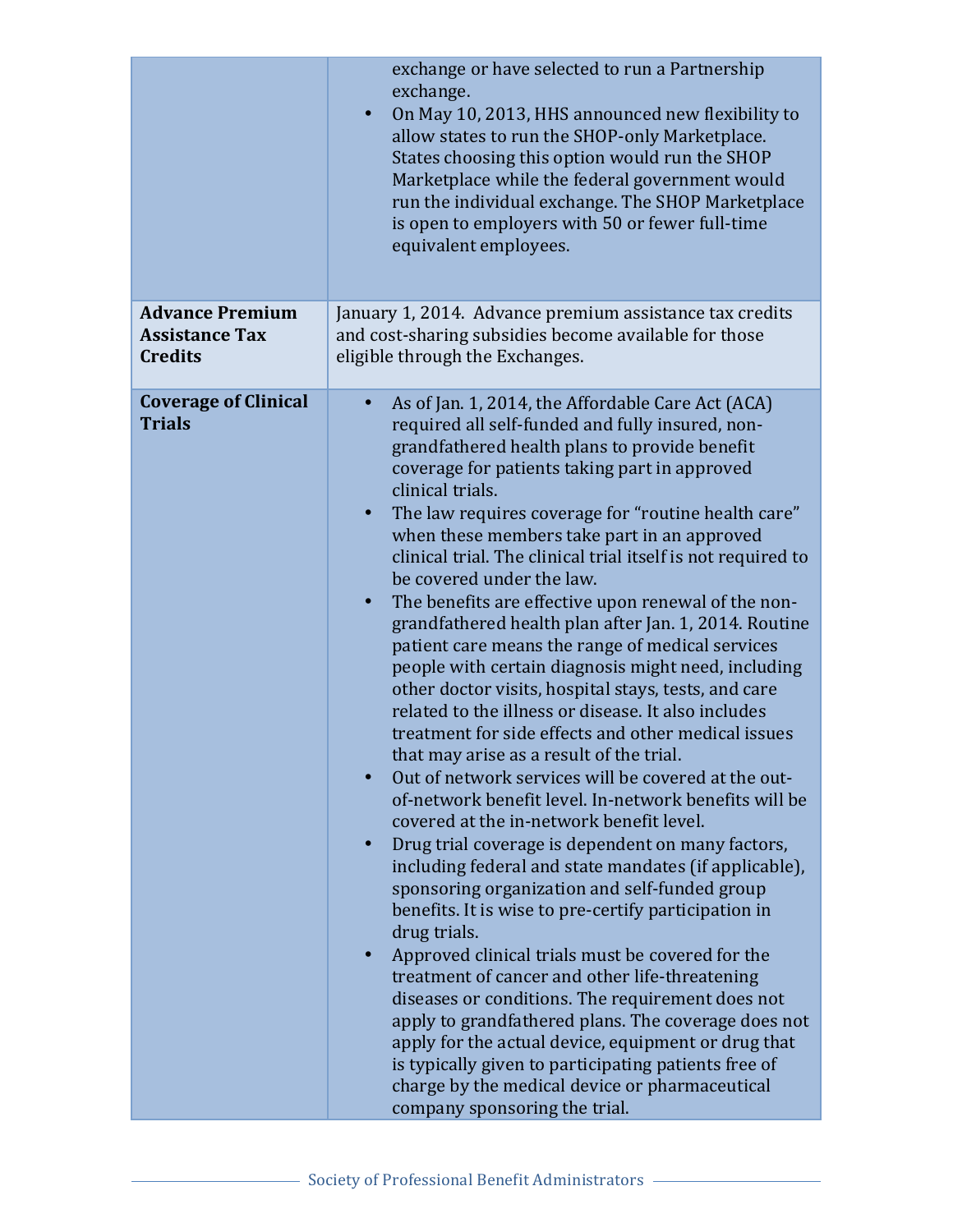| <b>Individual Mandate</b>                        | January 1, 2014                                                                                                                                                                                                                                                                                                                                                                                                                     |
|--------------------------------------------------|-------------------------------------------------------------------------------------------------------------------------------------------------------------------------------------------------------------------------------------------------------------------------------------------------------------------------------------------------------------------------------------------------------------------------------------|
| <b>Out of Pocket</b><br><b>Maximums</b>          | Plan years beginning on or after January 1, 2014. Non-<br>grandfathered group health plans may not impose cost-<br>sharing amounts (i.e., copays or deductibles) that are more<br>than the maximum allowed for high-deductible health<br>plans (currently these limits are \$6,350 for an individual<br>and \$12,700 for family coverage). After 2015, these<br>amounts will be adjusted for health insurance premium<br>inflation. |
| <b>Deductible</b><br><b>Maximums</b>             | Plan years beginning on or after January 1, 2014.<br>Deductible Maximums for non-grandfathered fully-insured<br>small group health plans inside and outside of the health<br>insurance exchange. Self-only \$2,000 and non-self-only<br>\$4,000.                                                                                                                                                                                    |
| <b>Dependent Age 26</b>                          | Plan years beginning on or after January 1, 2014.<br>Grandfathered group health plans will no longer be able to<br>deny coverage to any dependent to age 26 for being eligible<br>to enroll in other employer sponsored health coverage.                                                                                                                                                                                            |
| <b>Summary of Benefits</b><br>& Coverage         | Plan years beginning on or after January 1, 2014. Updated<br>and referred to as "the second year of applicability". The<br>only change to the SBC template and sample completed SBC<br>is the addition of statements of whether the plan or<br>coverage provides MEC and whether the plan or coverage<br>meets the MV requirements.                                                                                                 |
| <b>Preventive Services</b>                       | Plan years beginning on or after January 1, 2014.<br>Preventive Services for Women. TPAs and health insurance<br>issuers must make accommodations for contraceptive<br>benefits for women whose religious employers object to<br>contraceptive coverage. Not applicable to grandfathered<br>group health plans.                                                                                                                     |
| <b>Fully-Insured</b><br><b>Market Reforms</b>    | Guaranteed issue and community rating standards will<br>apply.                                                                                                                                                                                                                                                                                                                                                                      |
| <b>W-2 Health Care</b><br><b>Value Reporting</b> | Annual reporting continues for the cost of employer-<br>sponsored health coverage.<br>Employers filing fewer than 250 W-2 Forms are not subject<br>to the requirement until further guidance is issued.                                                                                                                                                                                                                             |
| <b>Consumer Operated</b>                         | ACA Created the CO-OP to foster the creation of non-                                                                                                                                                                                                                                                                                                                                                                                |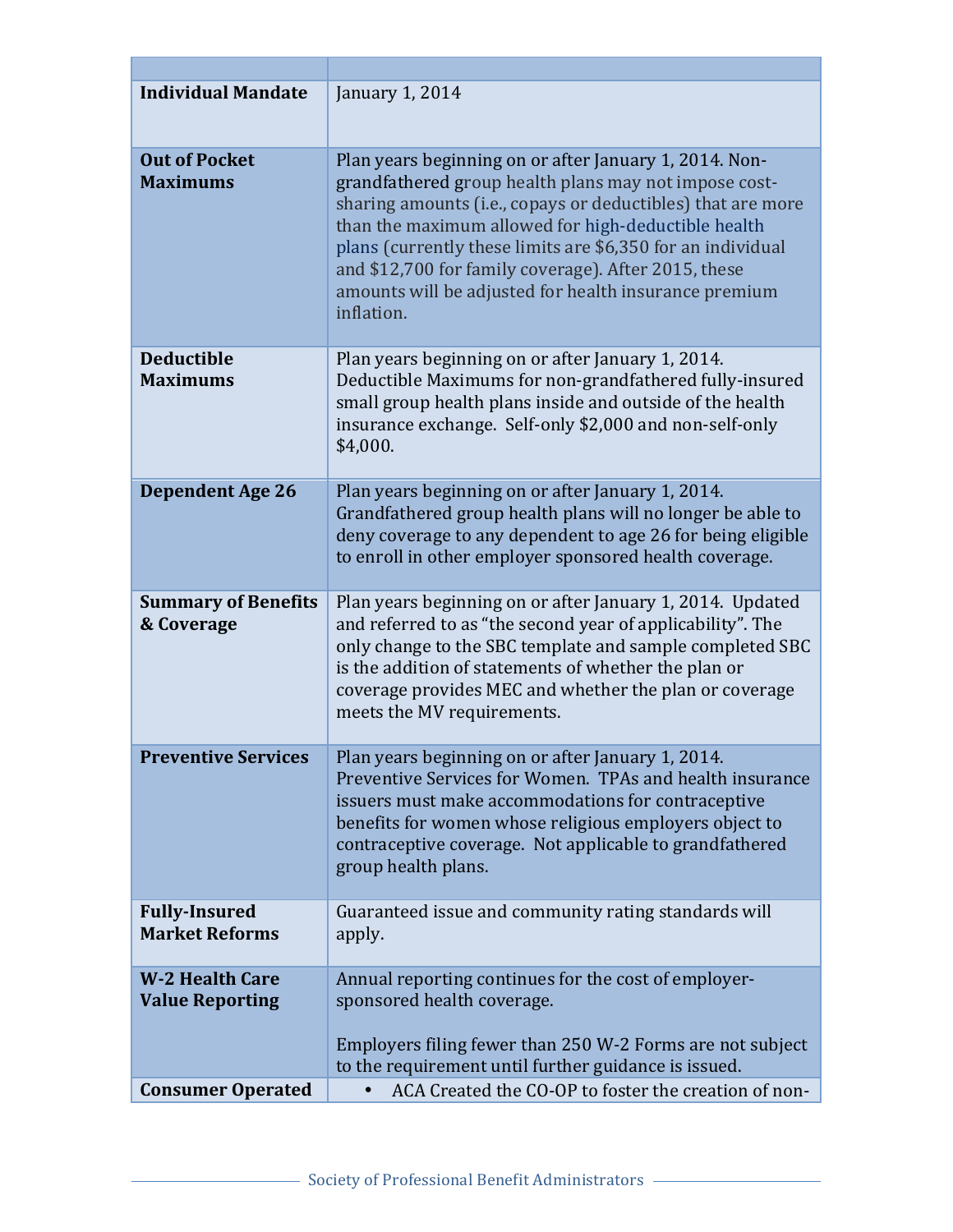| <b>&amp; Oriented Plan</b><br>$(CO-OP)$   | profit, member-run health insurance companies.<br>Beginning January 1, 2014, CO-OPs are offering<br>health plans through the Health Insurance<br>Marketplace. CMS continues to monitor CO-OPs to<br>ensure they are meeting program goals and will be<br>able to repay loans. For information on the<br>awardees of CO-OP loans, please visit:<br>http://cciio.cms.govresources/factsheets/coop_final<br>_rule.html                                                                                                                                                                                                                                  |
|-------------------------------------------|------------------------------------------------------------------------------------------------------------------------------------------------------------------------------------------------------------------------------------------------------------------------------------------------------------------------------------------------------------------------------------------------------------------------------------------------------------------------------------------------------------------------------------------------------------------------------------------------------------------------------------------------------|
| <b>Multi-State Health</b><br><b>Plans</b> | Requires the Office of Personnel Management to<br>contract with insurers to offer at least two multi-<br>state plans in each Exchange. At least one plan must<br>be offered by a non-profit entity and at least one<br>plan must not provide coverage for abortions<br>beyond those permitted by federal law as of January<br>1,2014<br>Implementation Update: On March 14, 2014, CMS<br>issued a 2015 Letter to issuers in the Federally-<br>facilitated Marketplace.<br>The letter provided technical guidance to help them<br>$\bullet$<br>to successfully participate in the Marketplaces and<br>finalizes the policies in the Draft 2015 Letter |

2015

| <b>Employer Play or Pay</b> | January 1, 2015. Employers with 100 or<br>more full-time employees (including full-<br>time equivalents) are liable for penalty<br>taxes if coverage is offered to fewer than<br>70% of full-time employees and non-<br>spouse dependents or "unaffordable"<br>coverage is offered and an employee<br>receives a federal subsidy through an<br>Exchange. |
|-----------------------------|----------------------------------------------------------------------------------------------------------------------------------------------------------------------------------------------------------------------------------------------------------------------------------------------------------------------------------------------------------|
|                             | Non-Calendar Year Plans that meet<br>certain conditions have until the first day<br>of the 2015 plan year to comply.<br>For 2015 plus any calendar months of<br>2016 that fall within the employer's<br>2015 plan year, the penalty under<br>section 4980H(a) is calculated by                                                                           |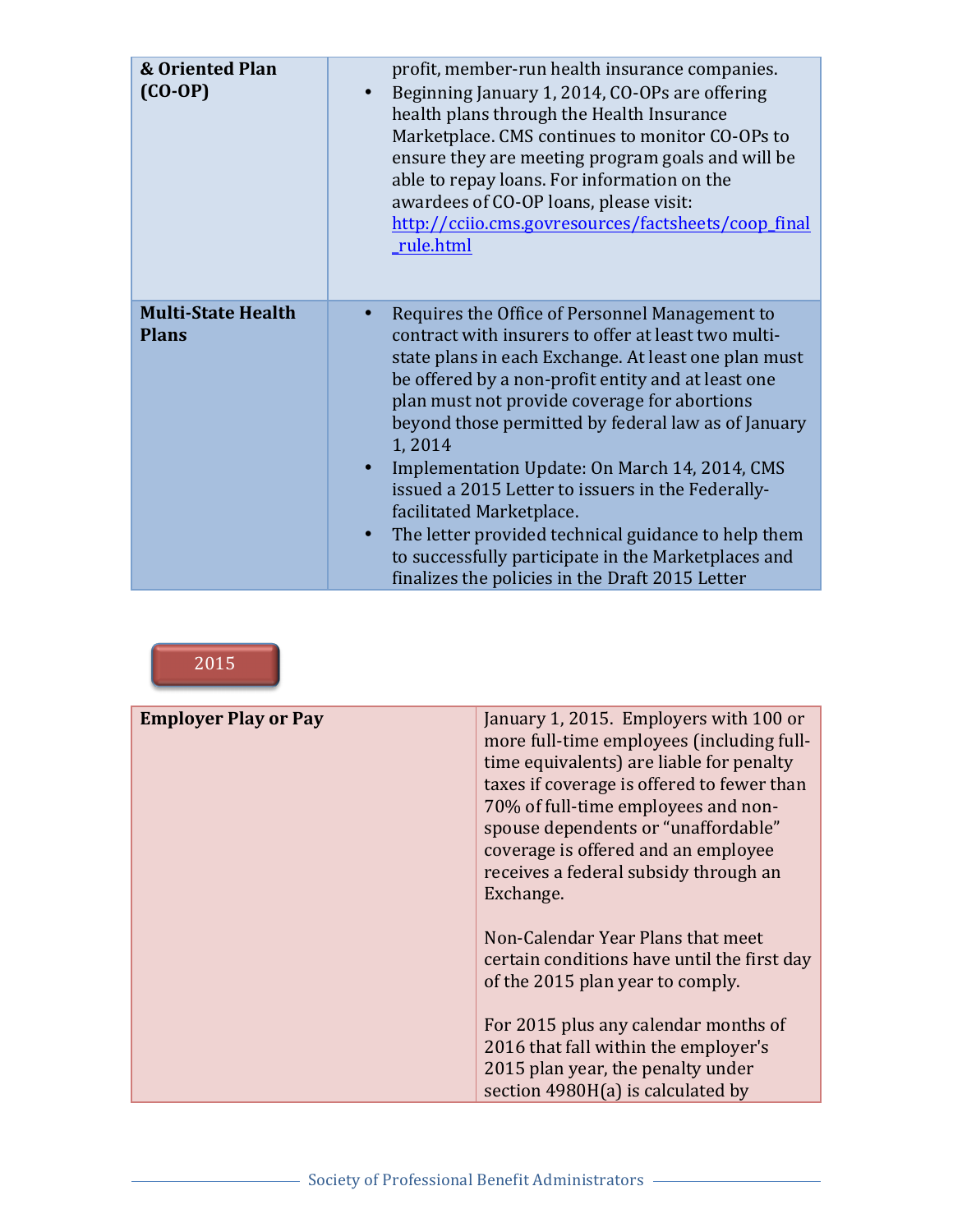|                                                               | reducing the employer's number of full-<br>time employees by 80.                                                                                                                                                                                                                                                                                                                                                                                                                                                                                                                                                                                                                                                                                                                                                                                                                                                            |
|---------------------------------------------------------------|-----------------------------------------------------------------------------------------------------------------------------------------------------------------------------------------------------------------------------------------------------------------------------------------------------------------------------------------------------------------------------------------------------------------------------------------------------------------------------------------------------------------------------------------------------------------------------------------------------------------------------------------------------------------------------------------------------------------------------------------------------------------------------------------------------------------------------------------------------------------------------------------------------------------------------|
| <b>Plan and Insurer Reporting</b>                             | For coverage provided on or after<br>January 1, 2015, reporting is required<br>(first information returns due January<br>31, 2016). Sponsors of self-funded plans<br>and health insurers must report<br>individual coverage dates, the portion of<br>the premium the individual must pay<br>and more. Systems should be in place on<br>January 1, 2015 to capture the<br>appropriate data.                                                                                                                                                                                                                                                                                                                                                                                                                                                                                                                                  |
| <b>Exchanges</b>                                              | Beginning January 1, 2015, state-based<br>exchanges must be self-sustaining.<br>Exchanges may charge assessments or<br>user fees. Shop Exchanges in Federally-<br>run SHOP will become effective.                                                                                                                                                                                                                                                                                                                                                                                                                                                                                                                                                                                                                                                                                                                           |
| <b>Small Business Health Options</b><br><b>Program (SHOP)</b> | Beginning Nov. 15, 2014,<br>employers will be able to apply,<br>compare plans and enroll in a<br>SHOP plan online.<br>Employees will be able to enroll<br>in the employer plan online as<br>well.<br>In some states, employers will be<br>able to offer more than one plan<br>to their employees—increasing<br>their choices and letting them<br>find a health plan that works for<br>them. States that offer this option<br>include: Arkansas, Florida,<br>Georgia, Indiana, Iowa, Missouri,<br>Nebraska, North Dakota, Ohio,<br>Tennessee, Texas, Virginia,<br>Wisconsin and Wyoming.<br>Minimum participation rates<br>apply in the following states:<br>Arkansas, Iowa, Nevada, New<br>Hampshire, New Jersey, South<br>Dakota, Tennessee, Texas<br>Health insurance agents and<br>brokers registered with the SHOP<br>Marketplace will have special<br>online features that make it easier<br>for them to apply, choose |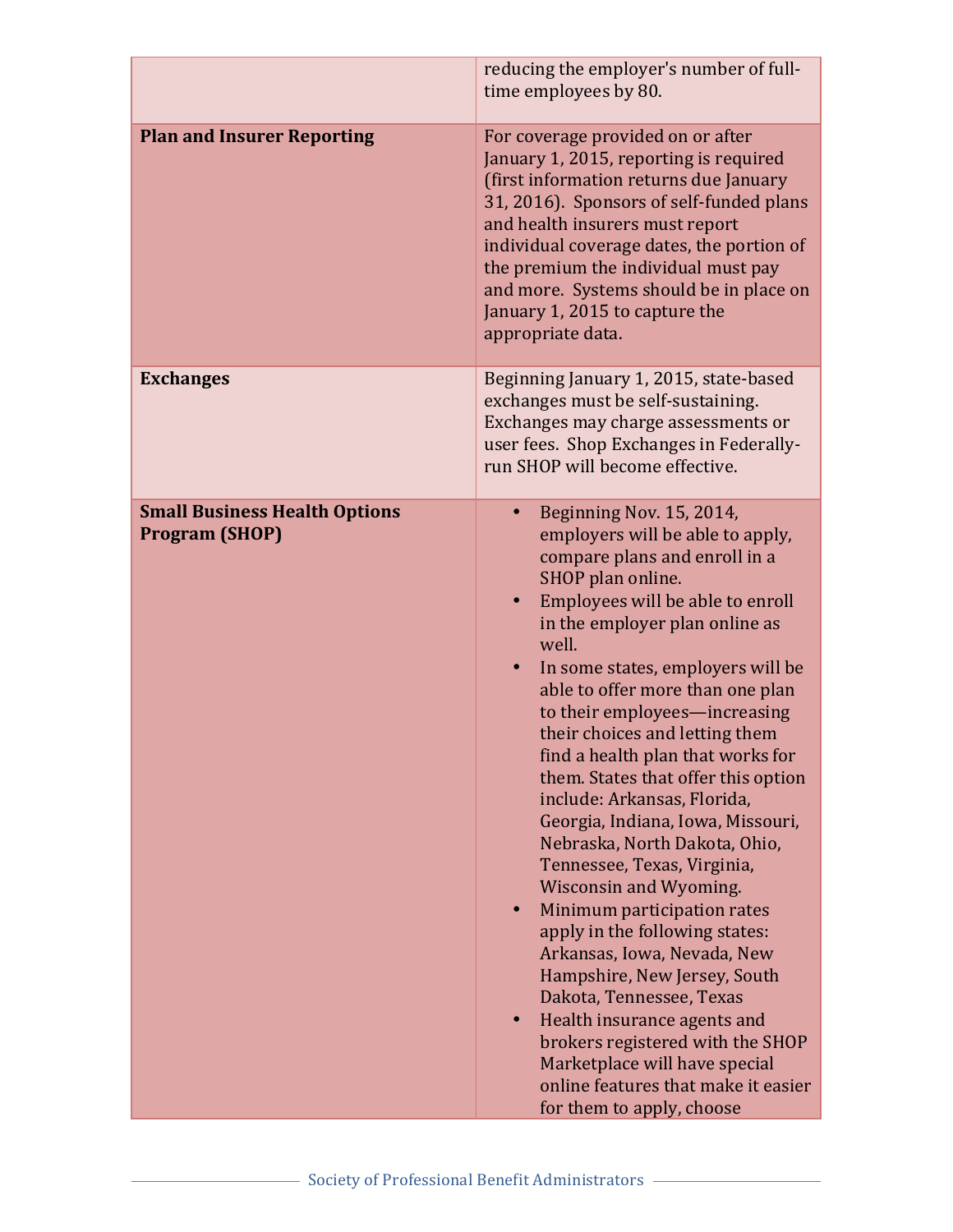|                               | coverage and enroll in coverage.<br>Employers who offered a SHOP<br>$\bullet$<br>health plan in 2014 and want to<br>renew it or choose a different<br>SHOP plan in 2015 will need to<br>utilize the online process. They<br>will not be able to renew their<br>SHOP coverage directly through<br>an insurance company.<br>Paper shop applications are not<br>available after Nov. 15, 2014.<br>Note: Most states will use the<br>$\bullet$<br>enrollment process described<br>above, but some states that are<br>running their own SHOP<br>Marketplace will use a different<br>process. It is recommended that<br>employers check with the state<br>first. |
|-------------------------------|------------------------------------------------------------------------------------------------------------------------------------------------------------------------------------------------------------------------------------------------------------------------------------------------------------------------------------------------------------------------------------------------------------------------------------------------------------------------------------------------------------------------------------------------------------------------------------------------------------------------------------------------------------|
| <b>Out of Pocket Maximums</b> | Plan years beginning on or after January<br>1, 2015. Non-grandfathered group health<br>plans may not impose cost-sharing<br>amounts (i.e., copays or deductibles) that<br>are more than the maximum allowed for<br>high-deductible health plans (currently                                                                                                                                                                                                                                                                                                                                                                                                 |
|                               | these limits are \$6,600 for an individual<br>and \$13,200 for family coverage). After<br>2016, these amounts will be adjusted for<br>health insurance premium inflation.<br>For 2015 plan years, health plans with                                                                                                                                                                                                                                                                                                                                                                                                                                        |
|                               | more than one service provider may<br>divide the out-of-pocket maximum<br>across multiple categories of benefits,<br>rather than reconcile claims across                                                                                                                                                                                                                                                                                                                                                                                                                                                                                                   |
|                               | multiple service providers, Thus, health<br>plans and issuers may structure a benefit<br>design using separate out-of-pocket<br>maximums for EHB, provided that the                                                                                                                                                                                                                                                                                                                                                                                                                                                                                        |
|                               | combined amount does not exceed the<br>annual out-of-pocket maximum limit for<br>that year. For example, a health plan's                                                                                                                                                                                                                                                                                                                                                                                                                                                                                                                                   |
|                               | self-only coverage may have an out-of-<br>pocket maximum of \$5,000 for major<br>medical coverage and \$1,600 for                                                                                                                                                                                                                                                                                                                                                                                                                                                                                                                                          |
|                               | pharmaceutical coverage, for a combined<br>out-of-pocket maximum of \$6,600.                                                                                                                                                                                                                                                                                                                                                                                                                                                                                                                                                                               |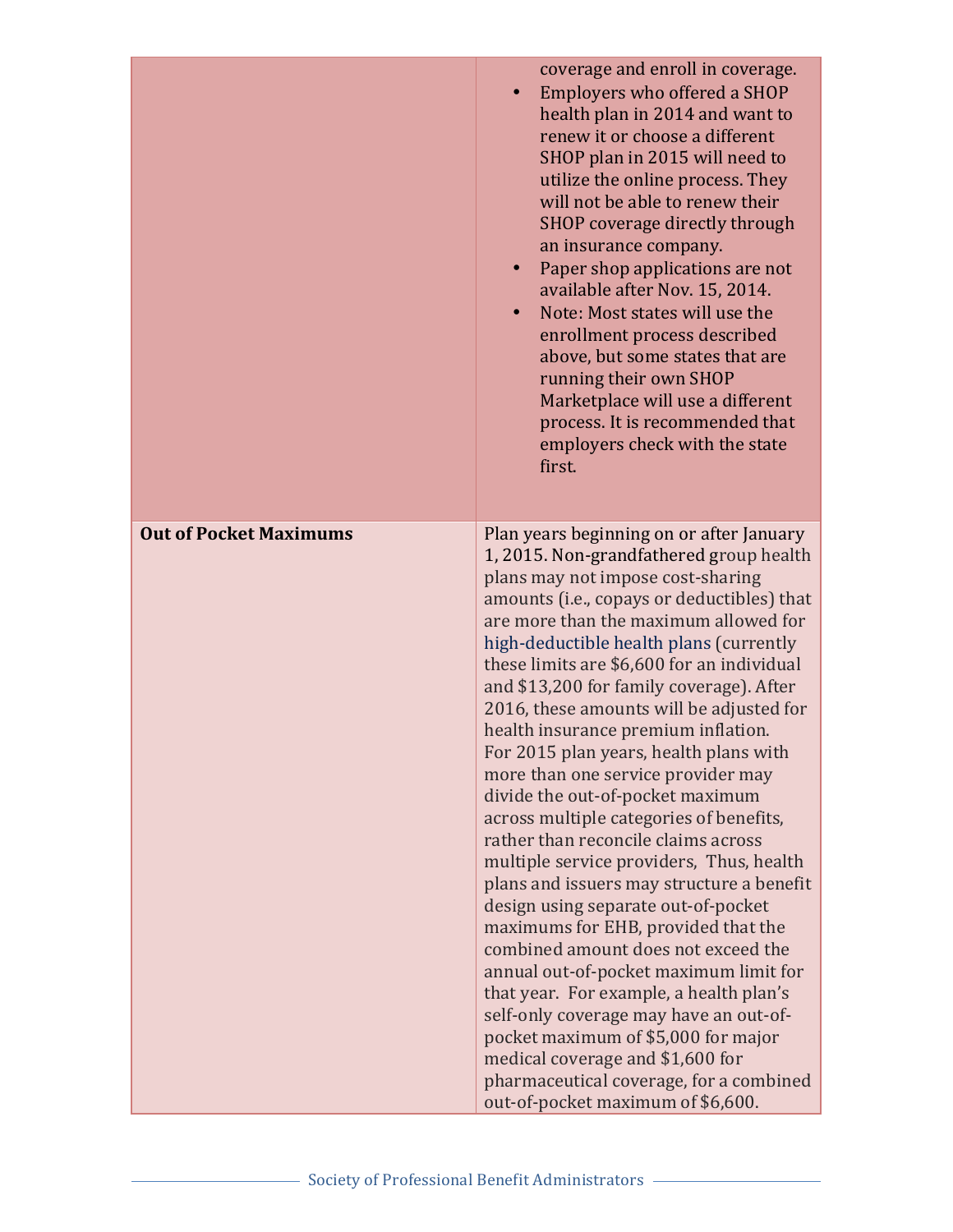| <b>Plan and Insurer Reporting</b> | For coverage provided on or after<br>January 1, 2015, reporting is required<br>(first information returns due January<br>31, 2016). Sponsors of self-funded plans<br>and health insurers must report<br>individual coverage dates, the portion of<br>the premium the individual must pay<br>and more. Systems should be in place on<br>January 1, 2015 to capture the<br>appropriate data. |
|-----------------------------------|--------------------------------------------------------------------------------------------------------------------------------------------------------------------------------------------------------------------------------------------------------------------------------------------------------------------------------------------------------------------------------------------|

2016

| <b>Employer Play or Pay</b>       | January 1, 2016. Employers with 50 or<br>more full-time employees (including full-<br>time equivalents) are liable for penalty<br>taxes if coverage is offered to fewer than<br>95% of full-time employees and non-<br>spouse dependents or "unaffordable"<br>coverage is offered and an employee<br>receives a federal subsidy through an<br>Exchange.<br>For employers with 50 to 99 employees<br>with non-calendar year plans that<br>qualified for the delay in 2015, no Play<br>or Pay penalties will apply to calendar<br>months during the 2015 plan year that<br>fall in 2016. The rules take effect for<br>these employers when the 2016 plan<br>year begins. |
|-----------------------------------|------------------------------------------------------------------------------------------------------------------------------------------------------------------------------------------------------------------------------------------------------------------------------------------------------------------------------------------------------------------------------------------------------------------------------------------------------------------------------------------------------------------------------------------------------------------------------------------------------------------------------------------------------------------------|
| <b>Plan and Insurer Reporting</b> | First information returns due January<br>31, 2016 (for coverage provided on or<br>after January 1, 2015).                                                                                                                                                                                                                                                                                                                                                                                                                                                                                                                                                              |
| <b>Exchanges</b>                  | All exchanges must be open to<br>employers with up to 100 employees.<br>Until the year 2016, States can limit the<br>small group market to firms with 50 or<br>fewer employees.                                                                                                                                                                                                                                                                                                                                                                                                                                                                                        |